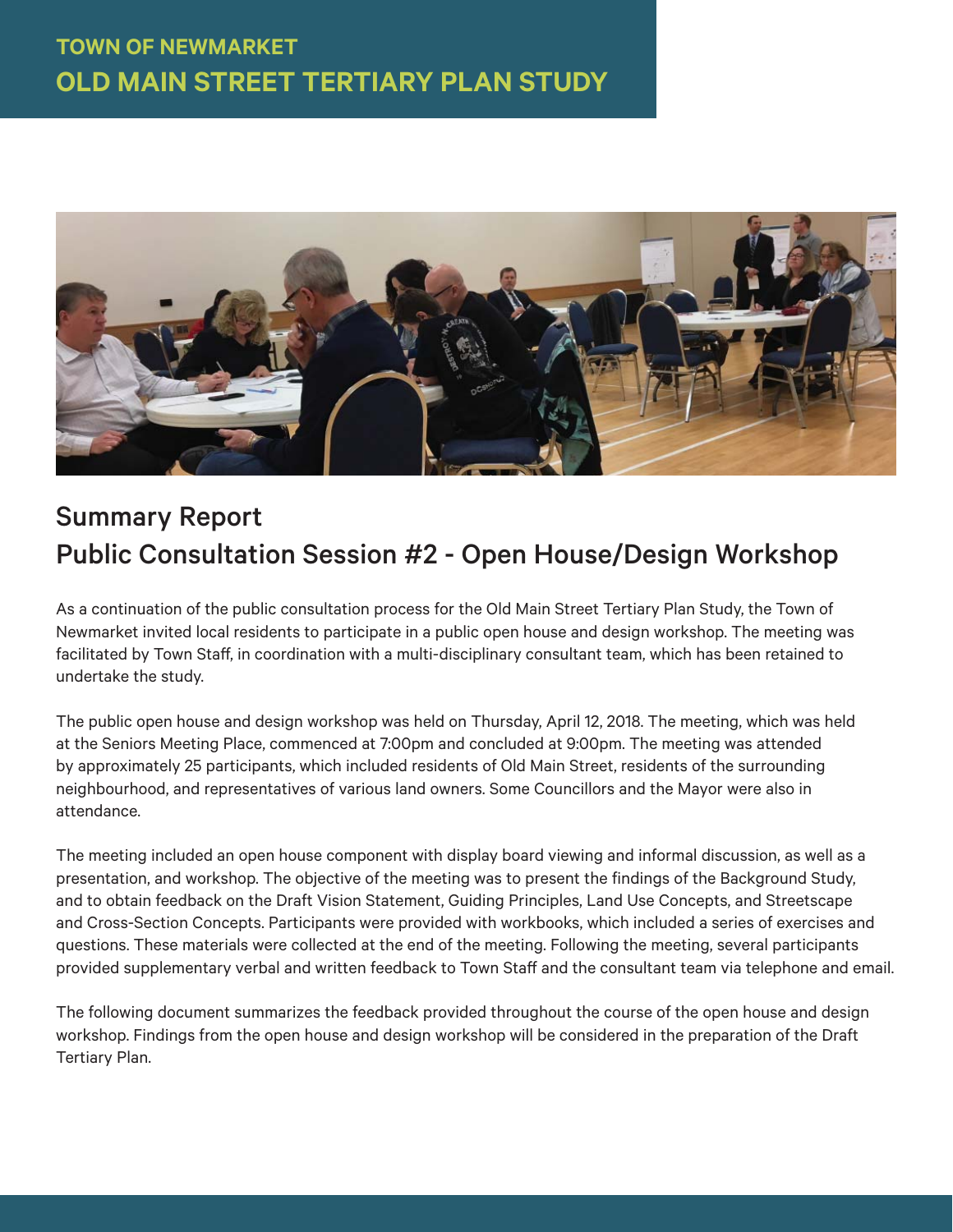

## DRAFT VISION STATEMENT REVIEW

### 1. What does your table like about the draft Vision Statement?

- They felt that their concerns were heard from the previous round of feedback.
- The Vision Statement pays respect to past and existing prevailing site character, while also looking to the future.
- The Vision Statement presents an appropriate balance taking into account development, green space protection, and infrastructure improvements.
- The Vision Statement allows flexibility for new types and placement of development.
- The Vision Statement includes a good planning perspective with regards to infrastructure updates and upgrades that are needed.
- The Vision Statement takes into account natural asset protection.
- The Vision Statement allows change to natural topography within reason to enable development on the slope.
- The specific mention of pedestrians is valued.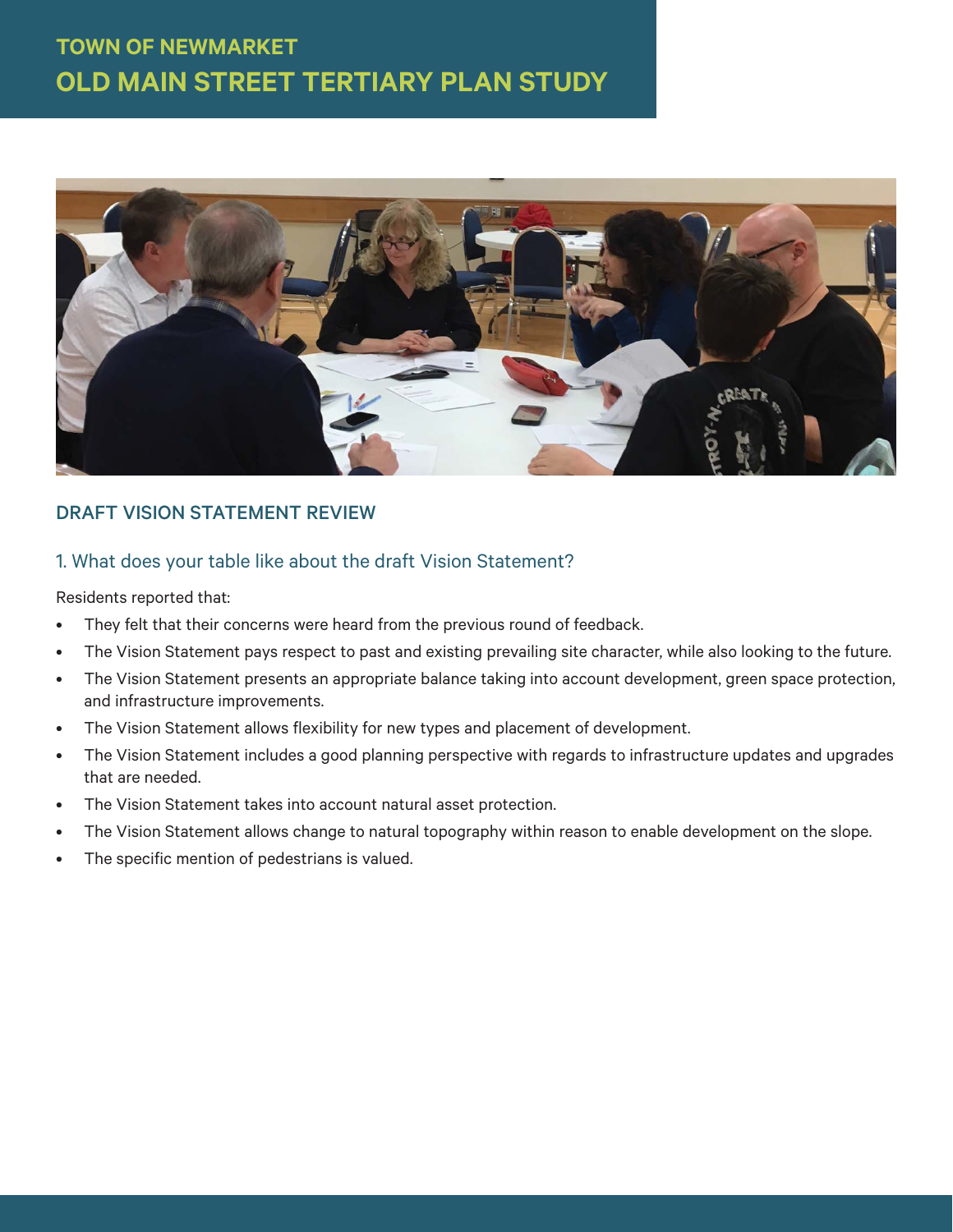## 2. What does your table dislike about the Vision Statement?

#### Residents reported that:

- The Vision Statement leaves too much room for interpretation.
- The Vision Statement does not specifically mention housing typologies (such as single detached housing) which are an important component of street character.
- The Vision Statement is not specific enough about history and historic significance of architecture.
- Concerns were raised about pedestrian connections creating increased foot traffic unwanted by some residents.
- The specific mention of "cottage like" character is too narrow of a description, residents value the variety of architecture in the neighbourhood.
- Architecture should be in the range between cottage-like and modern, but not too far either direction.
- The elements "gateway features" and "enhancements" are vague.
- Investment in gateway features are not valued by all.

### 3. What is missing from the draft Vision Statement? What would you like to see added?

- The Vision Statement does not include enough clarity regarding density.
- The Vision Statement does not include enough clarity regarding housing types. However, opinions varied regarding how to address housing types in the Vision Statement.
	- o Some respondents reported that the Vision Statement is an opportunity to incorporate new ideas about other types of development, such as multi-unit developments, that incorporate into the area's natural environment, topography, and enhance green infrastructure.
	- o Other respondents reported that the Vision Statement should specifically mention that the street is currently comprised of entirely single detached housing, which is an important part of the area's history and character.
- The Vision Statement's scope does not consider the context and location of the area, specifically the nearby Go Train station and rail corridor.
- The Vision Statement lacks any mention of affordable housing.
- The Vision Statement does not address parks and recreation space, including children's play areas.
- The Vision Statement lacks mention of street parking.
- Safety impacts of increased pedestrians using service road to access Tom Taylor Trail is missing from the Vision Statement.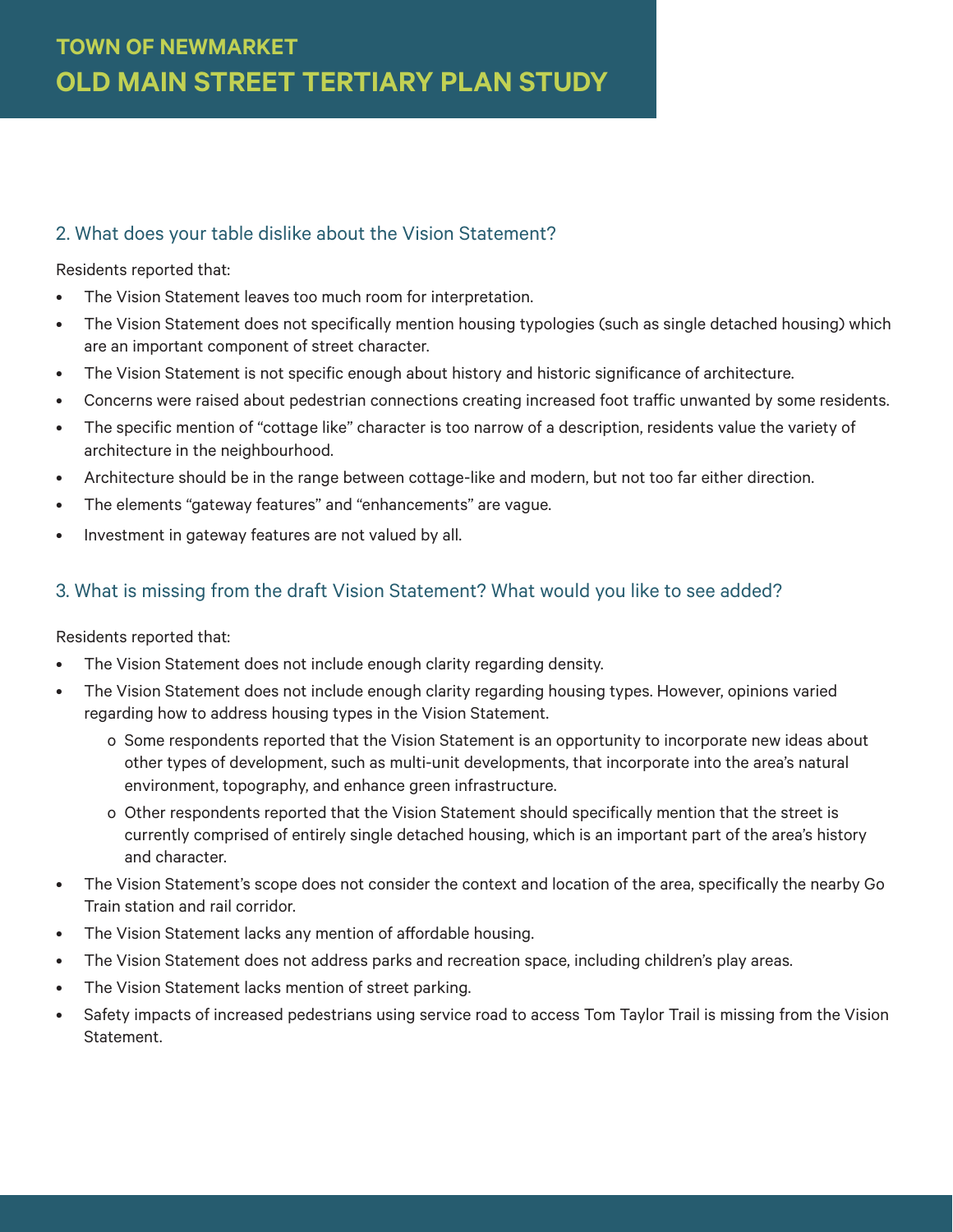

## DRAFT GUIDING PRINCIPLES REVIEW

## 1. What does your table like about the draft Guiding Principles?

- That the Guiding Principles recognize the unique topography, including hill and flood plain, and the associated issues.
- The Guiding Principles respect natural systems and enhance open space.
- Major issues are addressed water flow, traffic, development.
- The Guiding Principles acknowledge that cottage character can exist alongside other housing characteristics, which is already seen in the community. Variety is important to recognize and promote.
- Enhanced design is valued, particularly the role of design to ease into increased density in the area, according to some respondents.
- Unobstructed views, prevailing site setbacks, and 1-2 storey building height are highly valued in the community.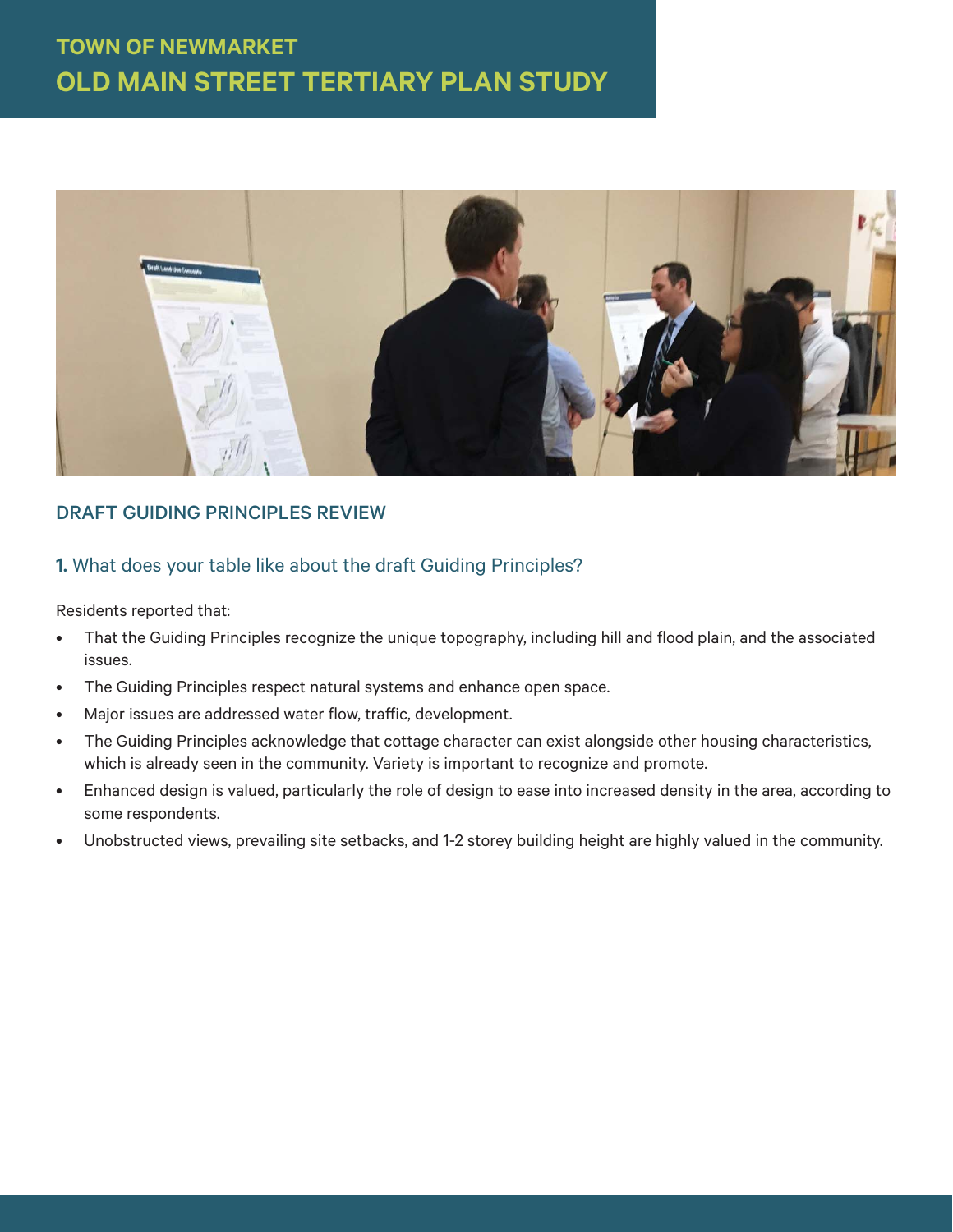

### 2. What does your table dislike about the Guiding Principles?

- Opinions diff ered on the wording preference, some residents liked the flexible tone, while others found the vague wording left too much room for interpretation.
- The Guiding Principles are vague with regard to what is considered "significant," "acknowledged," and "encouraged."
- The preservation of all existing woodlots is not necessary. Two perspectives about woodlot preservation reported are:
	- o Existing woodlot protection should focus on preserving high quality woodlots, as not all areas contain healthy, valuable tree cover.
	- o Woodlots should be utilized as a buffer to the cemetery, but in other locations, unprotected woodlots are not valuable to preserve as they may impede development opportunities.
- New development should be required to plant new trees.
- There is concern that too much weight is being given to the "cottage-like" characteristic of the area. Some residents reported concerns that the style is potentially outdated and will not attract development or new home buyers.
- There is not enough detail provided regarding the placement of sidewalks, street parking, and if there is a tradeoff of parking for sidewalks.
- Too many elements are included for how narrow the street is in reality.
- There are not enough details provided regarding street surface treatment.
- Concern was raised that the predominantly east-west alignment is very restrictive to the larger lots that stretch back to the cemetery. Development opportunity would necessitate a new road to stretch from Main Street N to the back of the lots.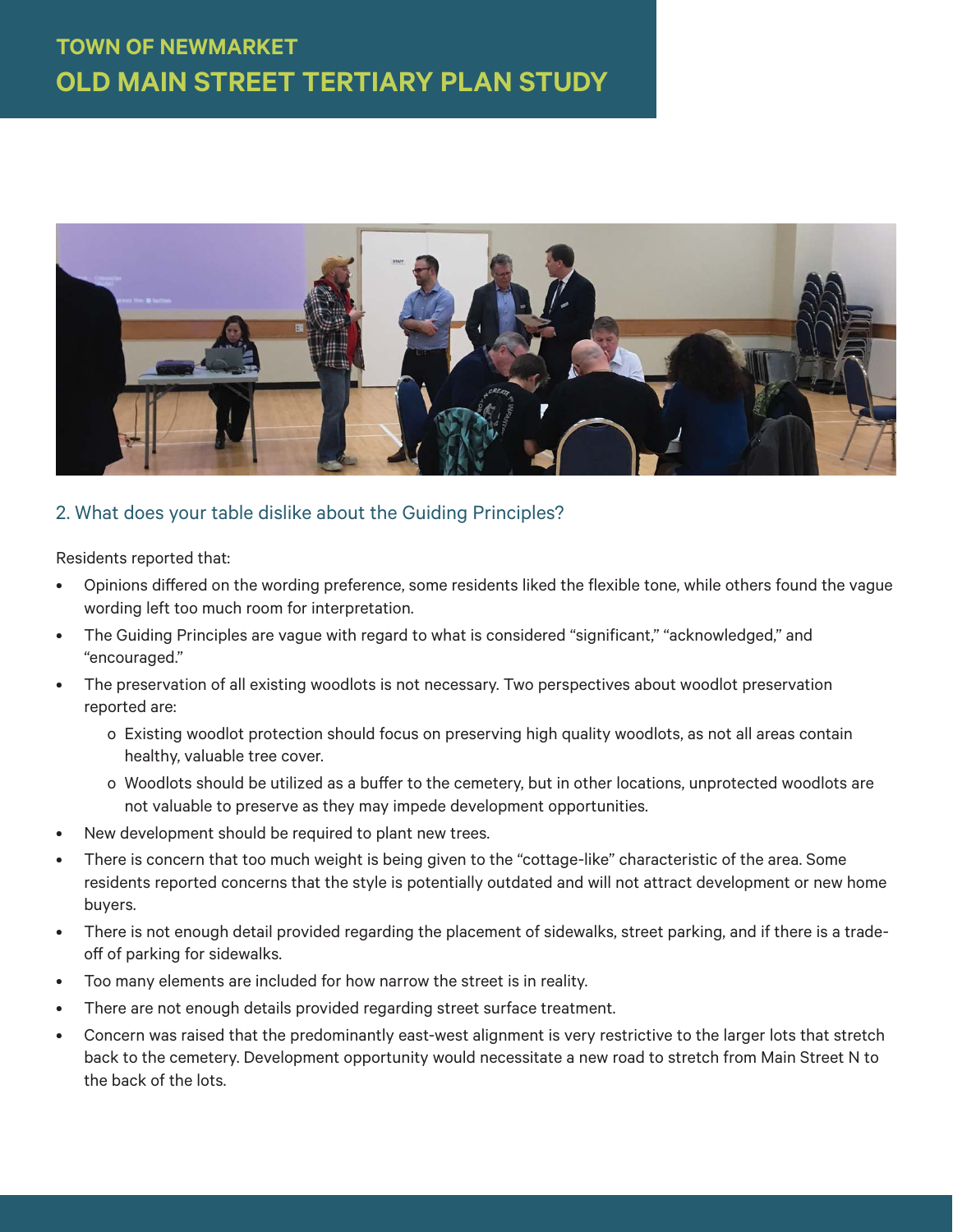

### DRAFT LAND USE CONCEPTS - MINOR DEVELOPMENT AND TRAFFIC CALMING OPTION

- Opinions varied widely about the preferences of the appropriate level of development in this Concept.
	- o Some respondents preferred the lower population density.
	- o Some respondents felt that this plan is the least obstructive to maintaining the current character of the street.
	- o Some respondents reported that this plan is too conservative and that infill is too minor.
	- o Some respondents reported that limiting development to single detached houses will not maximize positive benefits for the neighbourhood.

### 1. What does your table like about this Concept?

- Residents liked that this plan addresses storm water management and green infrastructure for all parties.
- Detached dwelling development keeps in line with current design of the street.

### 2. What does your table dislike about this Concept?

- Concerns were raised regarding the lack of detailed impact analysis of the broader area, including:
	- o bike, car, and foot traffic on surrounding streets, and
	- o potentially busier intersection where Main Street and Old Main Street intersect.
- Residents reported that they dislike lack of sidewalks and possible impact on pedestrian safety.
- Some reports raised concern about development that requires tearing down existing homes.
- Concerns were raised about alleviating the tax burden on existing homes in the area. Some residents reported that this Concept restricts opportunities for the municipality to gain revenue to pay for all of the necessary upgrades to road, sewage, and other improvements.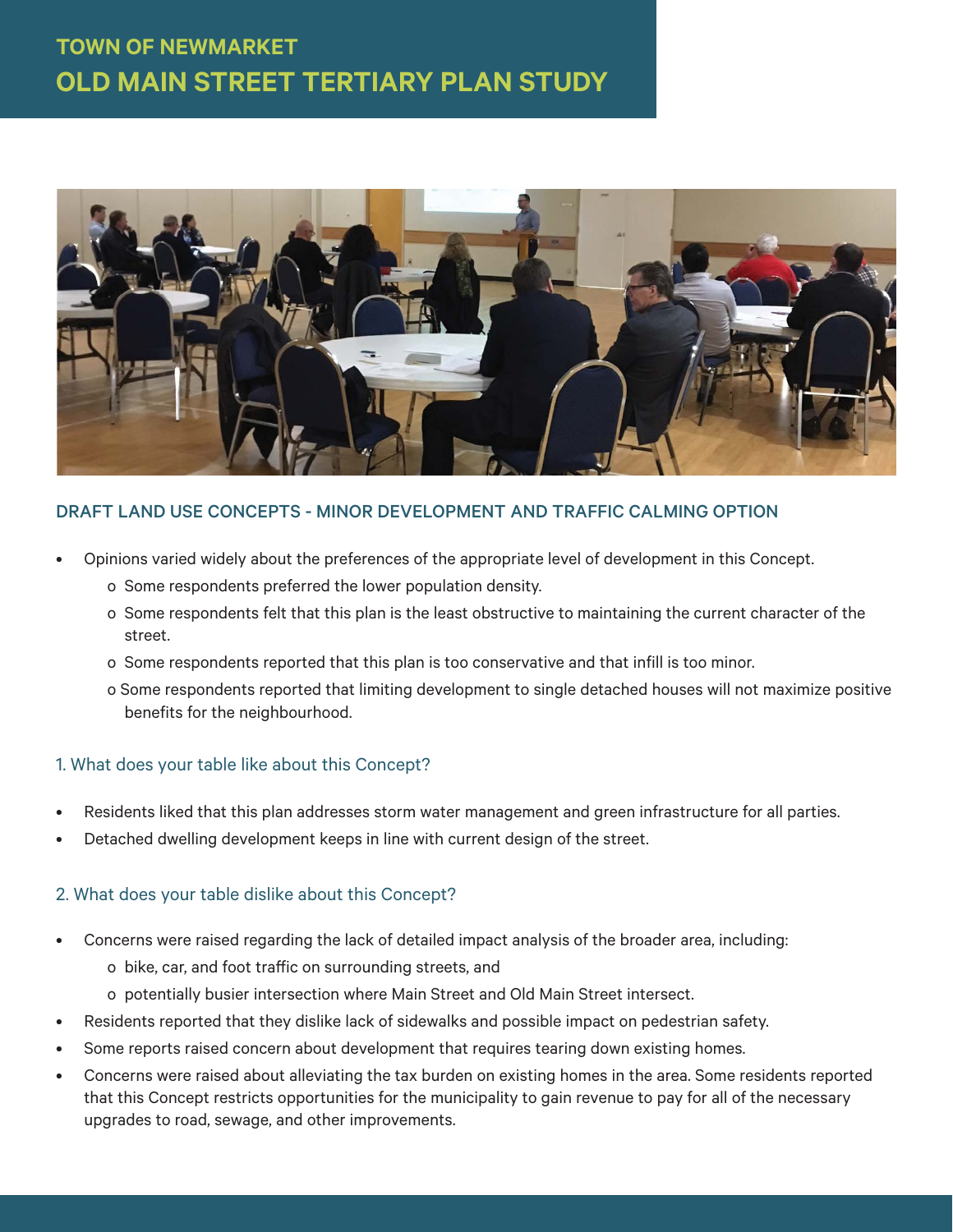

### DRAFT LAND USE CONCEPTS - MODERATE DEVELOPMENT AND TRAFFIC CALMING OPTION

• Opinions ranged in a similar manner as the first Concept, however more common ground was found in this option. Still, some opinions found this moderate Concept too restrictive on development, where other opinions found it not restrictive enough.

### 1. What does your table like about this Concept?

• Residents liked that this Concept acknowledges flood water control, particularly on the hill slope, by limiting impermeable surfaces of new developments (parking pads, foundations, etc.).

### 2. What does your table dislike about this Concept?

- Concern was raised regarding added number of cars and people impacting traffic on the street.
- Concern that not enough development or density to generate city revenue to pay for upgrades and improvements.
- The concern over loss of existing homes was raised again in this Concept.
- Questions raised over the placement of proposed sidewalk.